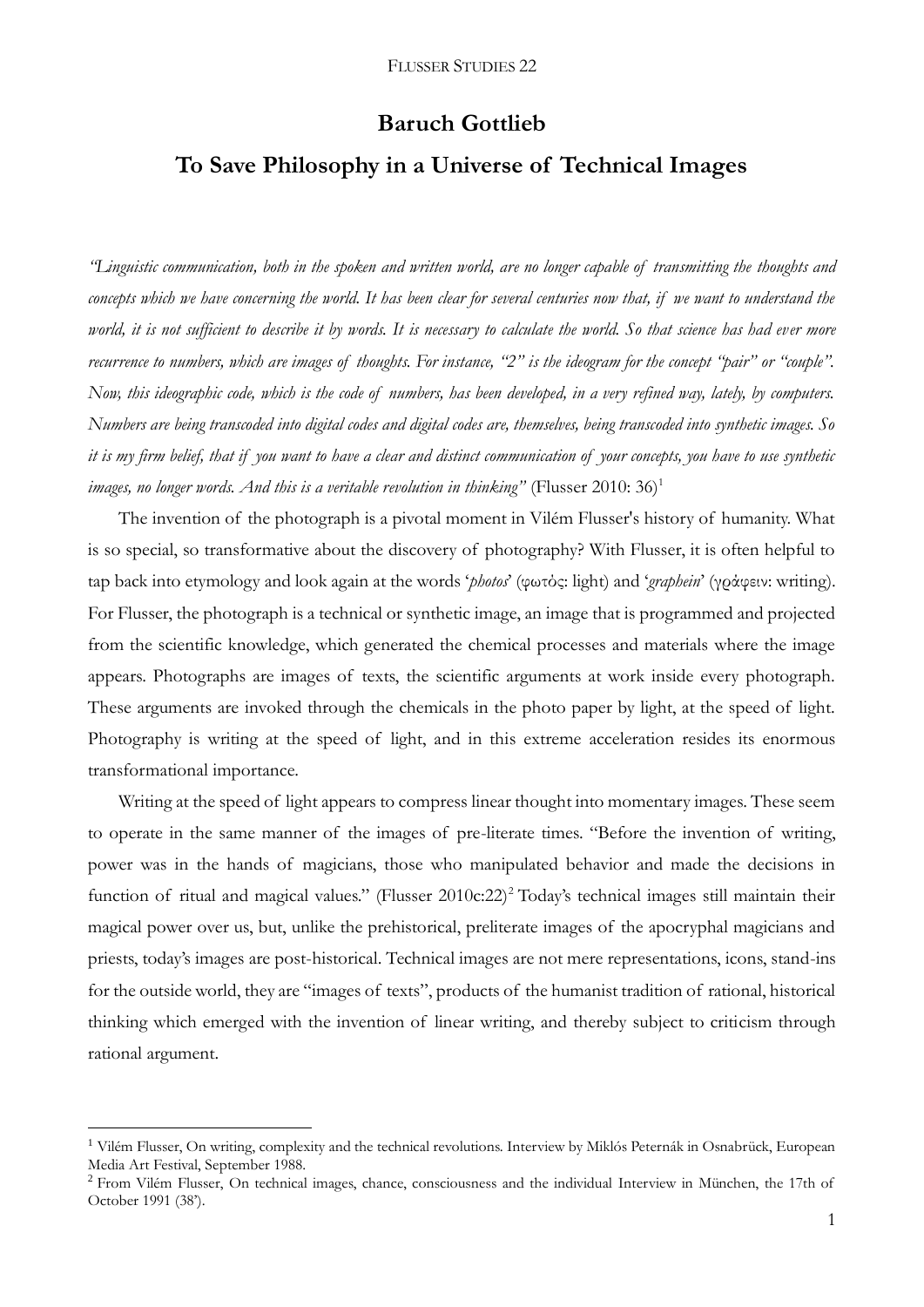#### FLUSSER STUDIES 22

Technical images are part of an image-making apparatus Flusser analyses as "structurally complex but functionally simple" (Flusser 2010d:37). Functional simplicity means the operation of the device requires no specialized knowledge, a television or smartphone are other examples. The functional simplicity of the camera tends to obscure the structural complexity of the image technology working behind the interface. According to Flusser this conditions the users of the apparatus into functionaries of the apparatus, impulsively performing the program enscribed in the apparatus.

So when Flusser challenges us to "use synthetic images" and "no longer words" (Flusser 2010d:36) to communicate and exchange the ideas we have about our world, ostensibly to cultivate some negentropic agency and save our civilization. As we enter the "universe of technical images" Flusser implores us to remember their textual origin, and, that our agency, if we have any, resides there in the textual programming of the images and our ability to intervene there. Whereas technical images appear to communicate all-at-once, like the magic icons of ancient times, they are in fact produced through procedural, automated processes, in the black box of the apparatus.<sup>3</sup> These technical images in-form us in a media barrage which seems inexhaustible and inaccessible, but Flusser offers us a way in through understanding the new images as projections of causal processes.

This means, unlike the ancient "magical" images, which communicated all at once, in an eternal, cyclical, closed-in world where all meanings are foreclosed, that the new images are the result of linear, causal thinking, rational thinking underlying the science and technology which reproduces the image. Underlying the apparent chaos and randomness of the contemporary mediascape, Flusser says, there are rational codes, which we can access, understand and in which we must intervene, if we wish to exercise autonomy in a world increasingly over-determined through automated processes.

Flusser provocatively implores us, the citizens of a world transfused with invisible, light-speed, electronic information exchange, to communicate using synthetic (or technical) images and "no longer words." Yet, in his analysis of such technical images, he always maintains that these are fundamentally images of texts, and that the textual sub-structure is key to understanding their power and to generating alternative worlds. How are we to resolve these positions?

The Sao Paolo Bienal suffered a credibility crisis in 1969 as a result of boycotts led by French artist Pierre Restany, who refused to participate to protest the military dictatorship in the Brazil. In 1971, in response to this and expectation of Howard Szeeman's radically participative 1972 Documenta V, the director and founder of the Sao Paulo Bienal Francisco Matarazzo Sobrinho invited experts from the

1

<sup>&</sup>lt;sup>3</sup> "Everything is a happening. In the linear, processual world, nothing happens, everything is an event. The difference between a happening and an event is that a happening is the result of chance, of accident. It is an accident, which becomes necessary. Those of you who know Monod, for instance, "Le Hazard et la Nécessité" and those who know the reflections about chaos, which are now in fashion, will understand what I mean. The world of 'happening' is a chaotic world, but everything repeats itself in that chaotic world. But in the event of history, in the vision of the world as a process, nothing ever repeats itself, everything is an event which has causes and will have effects." (ibid.)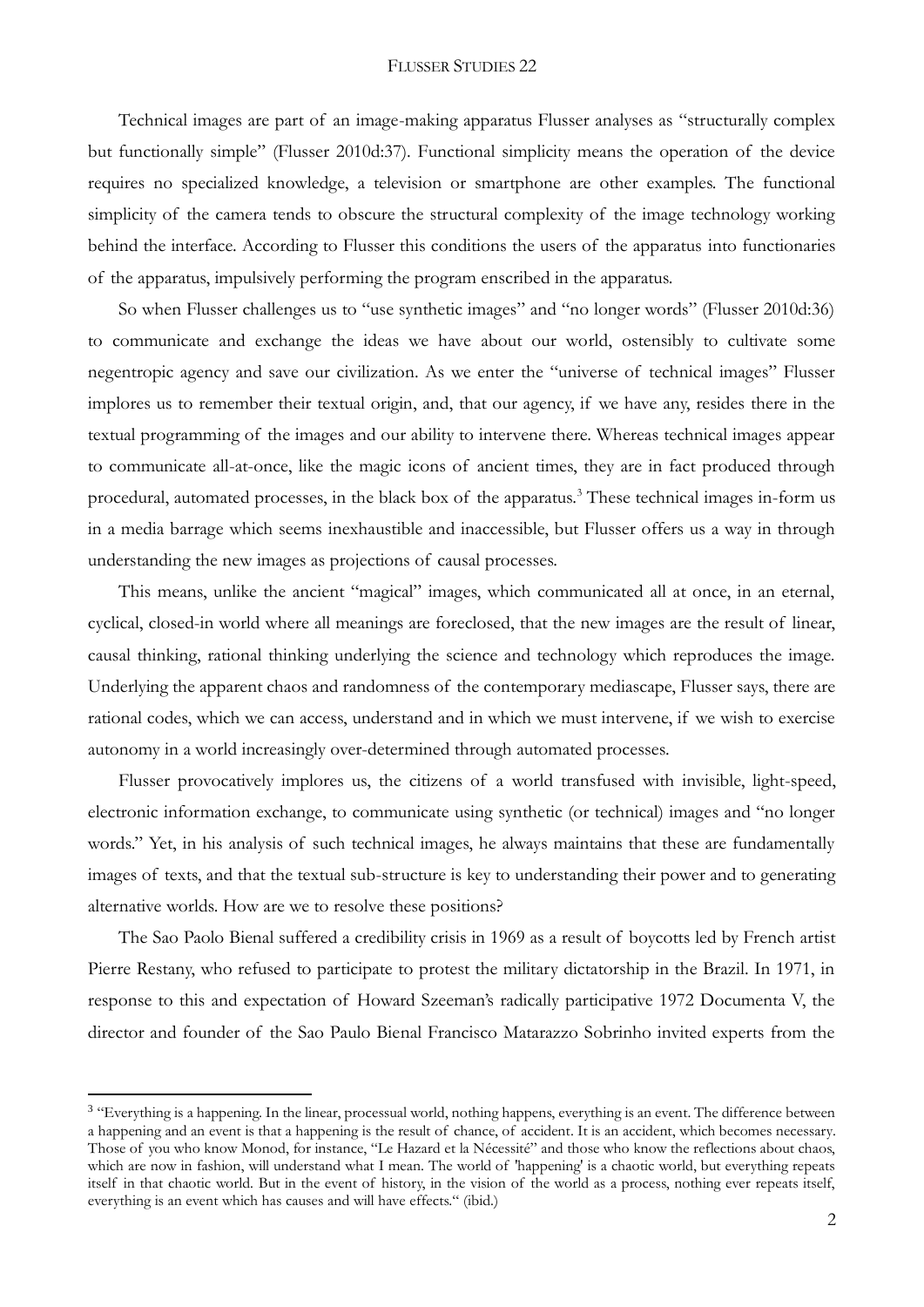world of arts and technology to re-envision the Bienal in discussions and projects which explored of how to engage with the transformative potential of electronic communications. (Spricigo 2013)<sup>4</sup> At that conference Flusser sketched out a bold project to completely reformulate the Bienal, transforming it from an discursive arts exhibition into a dialogical participative space where people from all sectors of society could congregate and engage with the contemporary crisis in communications and its social ramifications.<sup>5</sup>

This new constellation of concerns pushed conventional arts practice and artists to the periphery. As a potential candidate to be presented in this new vision of the Bienal, René Berger suggested that Flusser contact the video artist Fred Forest who, a year ago in 1971, together with Hervé Fischer and Jean-Paul Thénot, had founded a movement for sociological art. As we will see below, Fisher's work on a new social repurposing of art practice seems to have appealed to Flusser's project of synthetic thinking.

René Berger also introduced to Flusser the video art work of two more of his students Jean Otth and Gerald Minkoff. Common to the practices of Otth, Minkoff and Forest was the conscious exploration of the feed-back potential of the live electronic visual medium. This rudimentary cybernetic interaction between sender and receiver in live video installations became paradigmatic in Flusser's imagination of a telematic utopia based on live networked communication.

Forest would eventually be invited to exhibit in the XII Bienal with his SPACE-MEDIA project, where he would cause empty spaces to be inserted into newspapers for the readers to write in their own ideas and send them back to him. Since the military dictatorship was still in full swing in Brazil at the time, many dissenters took avidly to the invitation; the dissenting messages displayed in the Bienal would subsequently be censored by the police. Forest responded by performing "The City Invaded by Blank Space" where he orchestrated what looked like a protest march in the streets of Sao Paulo with the participants holding up empty placards. This action resulted in Forest being arrested by the political police.<sup>6</sup>

Flusser did not personally attend the Bienal, having by then already relocated to Europe. Having learned of the outcome of his curatorial selection, Flusser, outraged, sought out Forest once the latter had returned. Storming into the library where Forest was researching, Flusser allegedly<sup>7</sup> cried "You traitor!" and proceeded to lambast him for his political naiveté. Nevertheless, the two soon made up, and shortly thereafter embarked on their collaboration "Les Gestes du Professeur".

<u>.</u>

<sup>4</sup> Vinicius Pontes Spricigo, Oui a la Biennale de São Paulo: Vilém Flusser's Anti-Boycottavailable here [http://www.essex.ac.uk/arthistory/research/pdfs/arara\\_issue\\_11/spricigo.pdf](http://www.essex.ac.uk/arthistory/research/pdfs/arara_issue_11/spricigo.pdf)

<sup>5</sup> Vilém Flusser, "Proposal for the organization of future São Paulo Biennials on a communicological basis", Vilém Flusser Archiv, SP Bienal 2, 168/169.

<sup>6</sup> According to information from his site:<http://fredforestartworks.blogspot.de/>

<sup>7</sup> From Fred Forest's recollections, I interviewed him 12.08.13 at his home in Paris.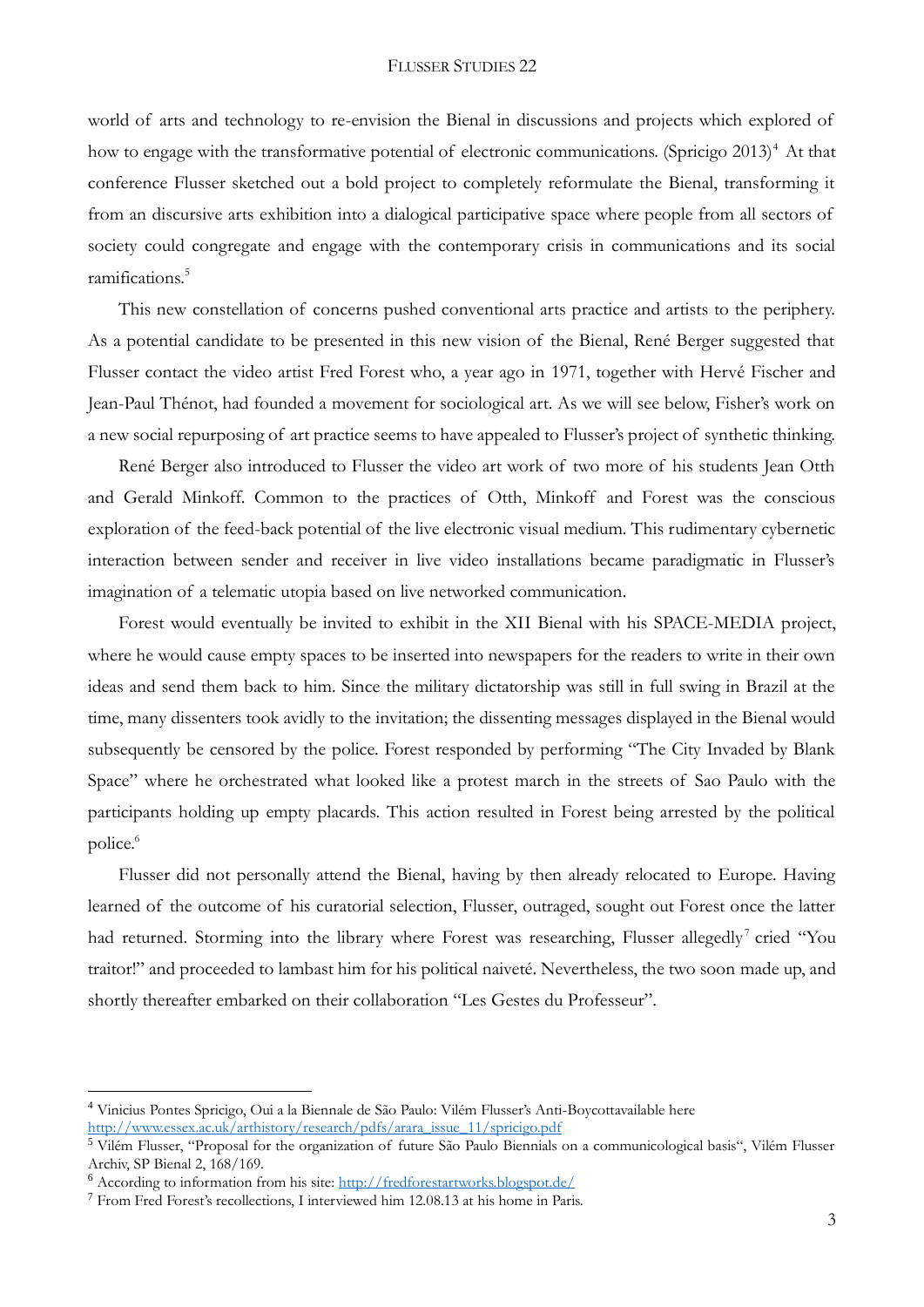#### FLUSSER STUDIES 22

Les Gestes is an early example of Flusser demonstrating what he means with the notion of "using technical images". In "Les Gestes du Professeur", Flusser is seen, stripped to the waist, in the garden of his home in Fontevraud, experimentally elaborating his then-nascent theory of gestures. In this remarkable tape, Flusser is explicitly reaching into the potentials of the technical image for a new form of dialogue. His theory is inextricable from his bodily gestures, and, of those of Fred Forest behind the camera. Flusser's dialogical agenda is such that he even reaches out towards the eventual viewer of the tape imploring us to criticize their dialogue with our gestures!



Screenshot from "Les Gestes" (courtesy Fred Forest.)

*"I would like to write a general theory of the human gesture. But as I told you, I found out that traditional media, like books or essays in learned publications, that these traditional media are not suitable for of my purpose. And I told you why: because the structure of the media is in disagreement with the structure of the phenomenon which I want to capture.*

*But now we have video. Video seems to be, at least if looked at it from the outside, an ideal medium to transmit a theory of the human gesture. Because the video is in the same time/space continuum in which the concrete phenomenon of the gesture goes on. And because it allows, being audiovisual, that the concrete phenomenon to be commented on linguistically while it happens. Look what you are now watching. You are watching me gesturing, and at the same time you are watching me proposing to you a theory of the gestures I am making.*

*But this is not all. I am not by myself in gesturing, nor am I in front of a passive public, which is looking at me. I am looking at Forest while he is filming me. Now what is Forest doing? He is trying to gesture his camera in a way that*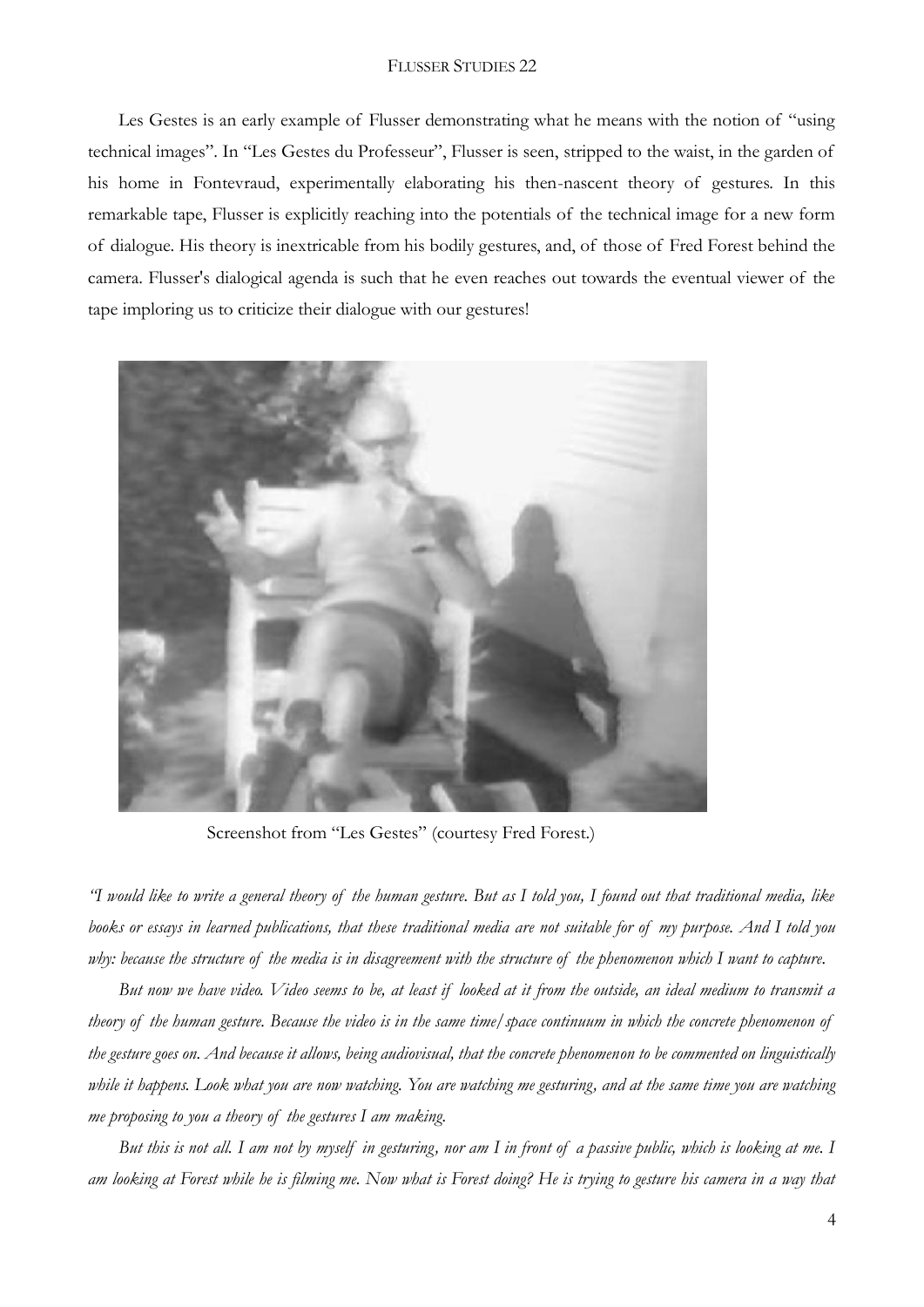*can accompany both my gestures and my thoughts. But there is more. He is so deeply involved in the process, that while accompanying me, he is also criticizing me, which you have probably noticed / remarked earlier during this tape. All his motions are in accordance with mine.*

*On the other hand, I am not totally free in gesturing; I am trying to adapt myself both to Forest and the machinery which he is handling. Which means that Fred Forest is not watching objectively my gestures and my theory of gestures objectively, but that he is involved in the phenomenon. There is an intersubjective relationship between myself and Forest, we are having a dialogue. And the tape which you are going to see is a result of the dialogue between myself and Forest.*

*Still this is not all. The tape which you are seeing now is a sort of challenge to you to participate (yourself) in the dialogue about gestures and about video tapes in which we, Forest and myself, are engaged at present. You, in the future – and now I am pointing not to space, but to time, the space/time continuum you remember – you will stand, in several months from now, at a point to which I am now pointing now, and you are invited to participate in this dialogue."*<sup>8</sup>

Here Flusser's techno-philosophical utopia is performed in a video-technological exchange between "the professor" Flusser (also wielding a mirror), Fred Forest and his camera, and extending into the entire technologized world, what Flusser refers to as "apparatus". These same concerns run through his later computer-based collaborations. With both "Die Schrift" and "Hypertext", Flusser is explicitly investigating the properties of the new technology, and elaborating on its capacity for participative modes of philosophical practice.

Flusser's "Casa da Cor" project investigated the negentropic socio-cultural potential of colour codes as synthetic alternatives, more appropriate that linear textual codes, for the appreciation, understanding, and dialogic elaboration of our post-historical technical condition. Working with Swiss designer Karl Gerstner, Flusser imagined film-like sequences of colours projected into a colorarium, space dedicated to the scientific study of the communicological potential of colours. People were meant to enter the colorarium and experience the colours together. This shared sensual experience was expected to help generate Flusser's utopian negentropic new, unlikely and improbably information. Minus the music and intoxicants, he might have been discussing a discotheque, also a place where people go to experience colours together and generate unlikely information.

Traveling back to the first European Media Art Festival, in Osnabrück, West Germany, 1988, at the dawn of the Internet era, we can then begin to understand Flusser's dissatisfaction with the electronic art on display there, the state of the art of the time, and why he chose to collaborate rather with someone like Louis Bec who was, through studious zoological taxonomic extrapolations, generating new semantic fields into new unlikely life-forms.

*"It is my firm belief, that if you want to have a clear and distinct communication of your concepts, you have to use synthetic images, no longer words. And this is a veritable revolution in thinking. And I am very much interested in this,* 

1

<sup>8</sup> From "Les Gestes du Professeur" unpublished, transcribed by the author. This work was completely rehabilitated for presentation in the exhibition BODENLOS : Vilém Flusser & the Arts.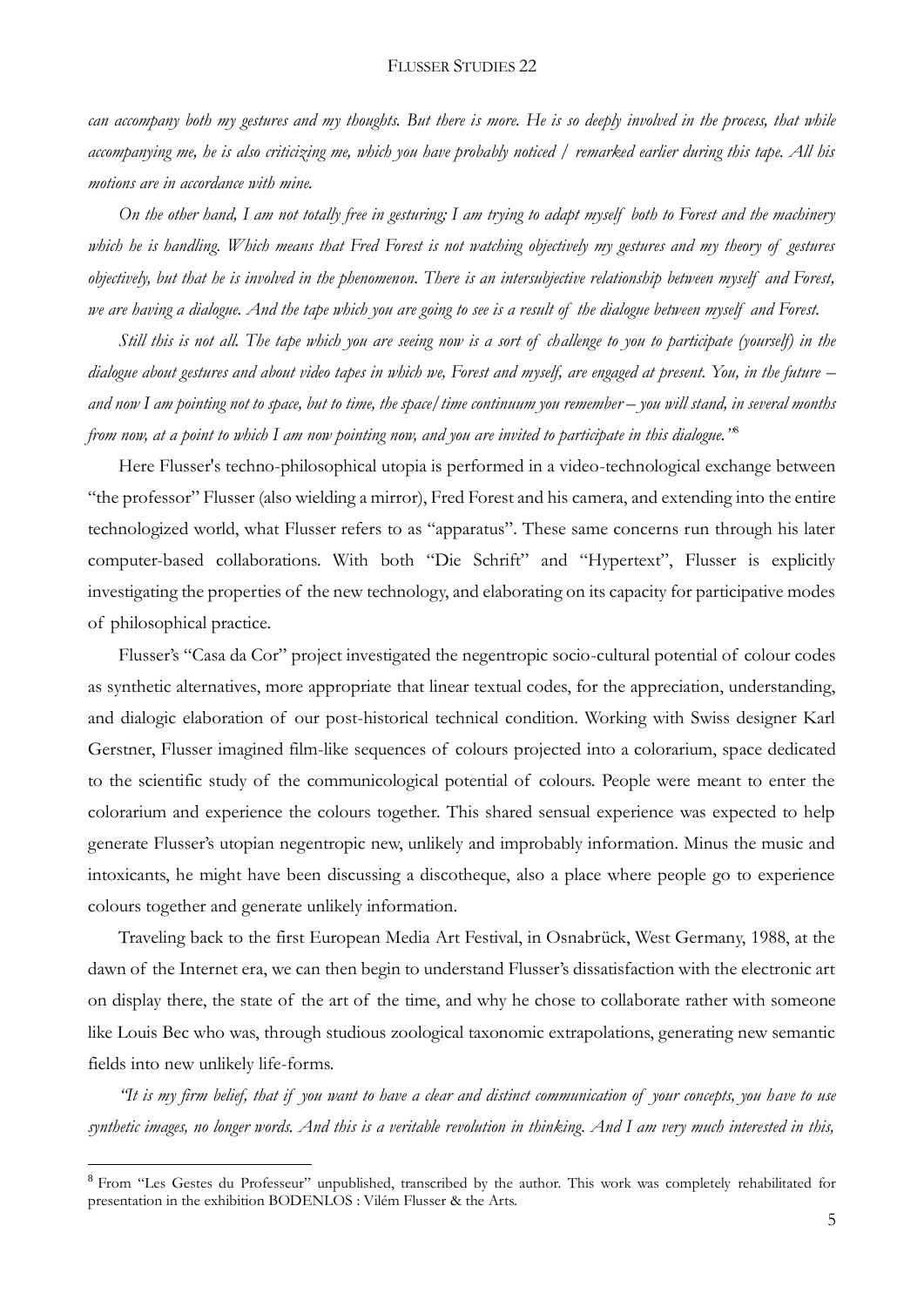#### FLUSSER STUDIES 22

*but I have to confess that, as far as my experience in Osnabrück is concerned, I haven't seen much in this sense. The reason may be, that people do not yet really know how really to handle the new apparatus."*<sup>9</sup>

When Flusser complained that the artists in Osnabrück do not yet really know how to handle the new apparatus, he means that they are not aware that the images produced by those apparatuses are images of texts. The only way to communicate one's own concepts and not merely the concepts inscribed in the technical functionality of the device is to synthesise thought into images by working with and against the texts inscribed in the apparatus and not merely use the apparatus instrumentally to express concepts univocally and discursively.

Louis Bec's studiously obsessive taxonomogenic fantasy creatures performed Flusser's instruction to project from abstraction into concretion. In Bec's case, the rational abstractions of techno-scientific code were represented by biological taxonomies, and the concretion occurred in Bec's exquisitely detailed drawings. These are synthetic images of scientific texts conceived from the inside out, from the necessary functioning of individual organs to the external, observable form of the imagined creature.

Flusser's project is to save philosophy in society constantly transformed through infinitesimally complex automated processes. Automation has truly "taken control". The mortal challenge for posthistorical human sovereignty is how to avoid becoming automatons, functionaries of the automated apparatus. Flusser's injunction is a response to the apotheosis of human technical accomplishment exemplified by the industrial scale killing camps at Auschwitz. . The project of Enlightenment humanism was forever tarnished, but nevertheless, being the wellspring of the contemporary technical condition, remains the only agenda, which provides us a possible way out of automated self-destruction.

The "environments"<sup>10</sup> produced through the introduction of new technologies involve us in a world that is increasingly "in-formed" by data processing operations. In-formation, for Flusser, is the process of mutual trans-formation through communication. When we exchange in dialogues, we in-form the other, at best, generating unlikely outcomes which are not pre-programmed in the black-box apparatus of the world we are thrown into.

Despite the revolutionary potential of post-historical consciousness Flusser describes, our freedom to act depends on our cultivating synthetic dialogical/discursive practices, which confront entropic technical conditioning, integrating literacy, causality, rationality, and meta-level technical complexity. This project appears ironically to point us back to the dawn of literacy with the pedagogical Socratic dialogical model transcribed by Plato. Whereas Plato's writing articulates the transition between pre-literate and

<u>.</u>

<sup>&</sup>lt;sup>9</sup> Vilém Flusser, On writing, complexity and the technical revolutions. Interview by Miklós Peternák in Osnabrück, European Media Art Festival, September 1988.

<sup>&</sup>lt;sup>10</sup> Marshall McLuhan uses the word "environment" to describe the field of information and services generated by new technologies, similar to Foucault's dispositive and Flusser's apparatus.